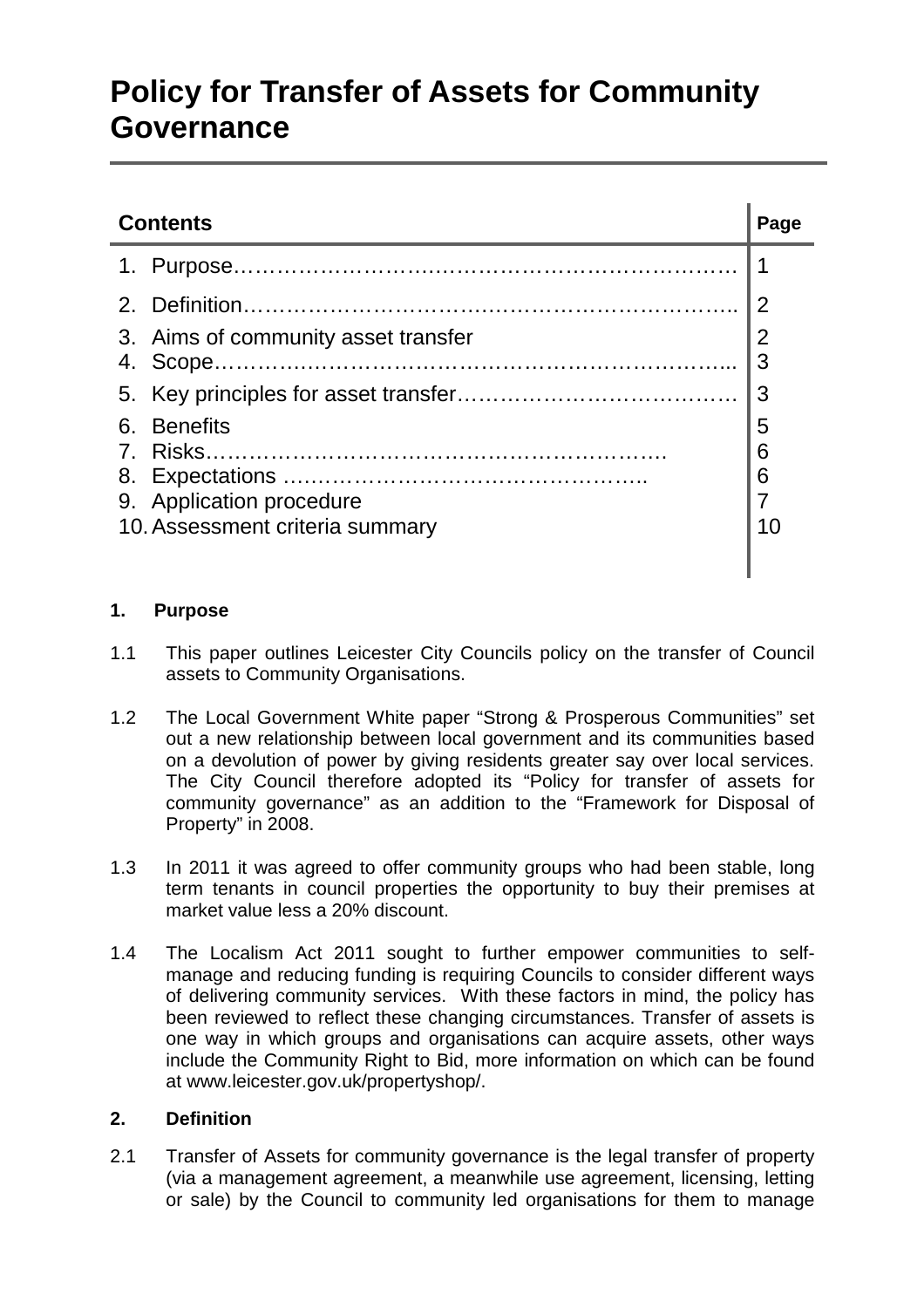and operate to provide community benefits in accordance with the Council's priorities and strategies.

- 2.2 Transfer may be at market value, in some cases at less than best consideration or give community led organisations 'first refusal' on a commercially based disposal.
- 2.3 The decision on which type of transfer is the best option will be decided on a case by case basis. It will be informed by an assessment of the business case and which option is best suited to meeting the objectives of the transfer. It is considered that in most cases the Councils long term interests will be best served by long lease disposals rather than freehold although there will be particular circumstances in some cases which will require freehold sale.
- 2.4 A community led group is defined as being a formally constituted group based within and delivering or capable of delivering services or functions of benefit to a local community, be this area based, around a particular social group or other particular community interest.

## **3. Aims of community asset transfer**

- 3.1 The Council's built assets include land, buildings and other structures used for a variety of different social, community and public purposes as well as for the Councils own operations. For some of these assets community management and ownership could deliver improved:
	- **benefits to the local community**<br>**benefits to the Council and other**
	- benefits to the Council and other public sector service providers
	- **EXECT** benefits for the organisation taking ownership
- 3.2 To be a tool in the flexible management of the Council's assets to maximise their contribution towards achieving the Council's priorities.
- 3.3 To balance the requirements of the Council to maximise the monetary value of disposal of assets against the added value of asset transfer to a Community Organisation.
- 3.4 Changing ownership or management of an asset can offer opportunities to extend the use of a building or piece of land and increase its value in relation to the numbers of people that benefit and the range of opportunities it offers. Community-led ownership offers additional opportunities to secure resources within a local area and to empower local citizens and communities.
- 3.5 The Council will proactively seek the transfer of appropriate assets to community groups in order to promote the widest public value that can be achieved in relation to, for example:
	- Facilitate inward investment
	- Community empowerment and greater control over services
	- Area-wide benefits
	- Building the capacity of the community and encouraging sustainable community organisations by building partnerships
	- Economic development and social enterprise
	- Improvements to local services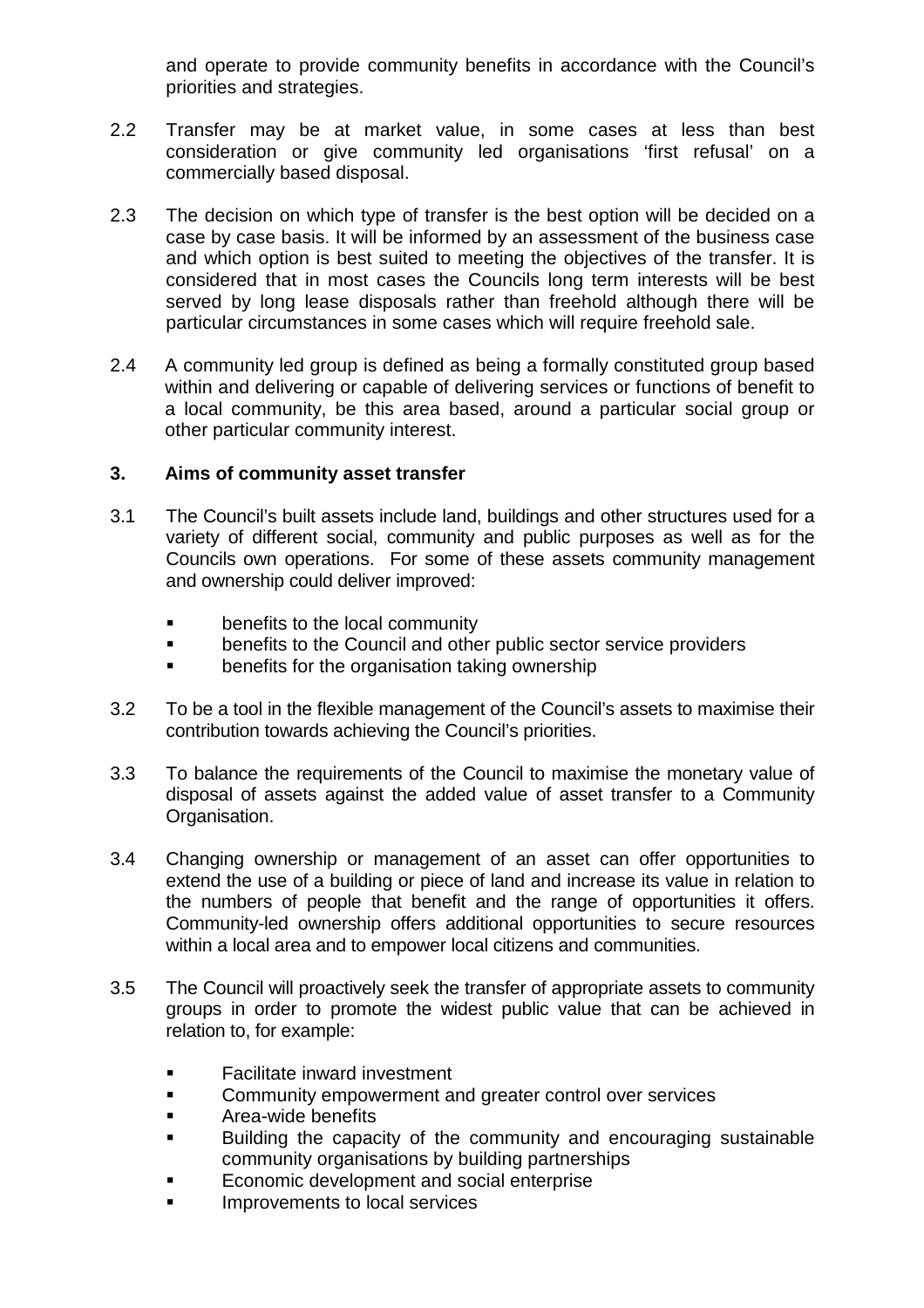### Value for money

A property specific plan will be put together for each property identified as suitable for asset transfer outlining a communications plan and criteria to be adopted for selection.

3.6 The Council will consider the disposal of groups of properties on the same basis as individual properties.

### **4. Scope**

4.1 The policy will cover all built assets, land and property in the freehold ownership of the Council excluding the schools estate with decisions on individual assets being made on a case by case basis.

## **5. Key Principles for Asset Transfer**

#### **Engagement and empowerment of community groups and social enterprise support.**

Under this strategy the core principle must be for the Council to support the engagement and empowerment of community groups to develop their capacity to deliver local solutions to meet identified needs. These are likely to vary from training opportunities to support services and must support the aims and priorities of the Council.

#### **Only potential assets and not liabilities should be transferred.**

The transfer of assets that will contribute towards maximising the prospects of developing sustainable community groups and enterprises will be a key consideration. For the Council, assets in their present circumstances may be liabilities but a careful transfer can potentially provide community groups with financially viable assets. This may be the case where for instance where community bodies can access grants to improve facilities and provide services that the Council cannot access.

 **A 'gateway assessment for each property with potential for transfer should be conducted including consideration of the condition of the facility, alternative development/disposal scenarios, assessment of potentially competing provision from other centres and assessment of potential alternative transfer beneficiaries.**

As part of its asset management planning the Council will review each community asset it owns for alternative development and disposal. Where practical and feasible the Council will prioritise opportunities for the transfer of assets to appropriate community bodies. The Council will need to balance the competing interests of community groups and an assessment will need to be made as to the option that will deliver most sustainable benefit to the local community. Where possible, potential beneficiaries can be brought together in a partnership and this can result into a collective benefit to meet wider public purpose.

 **A community wide perspective should be adopted involving close working with other public and voluntary sector partners. The policy**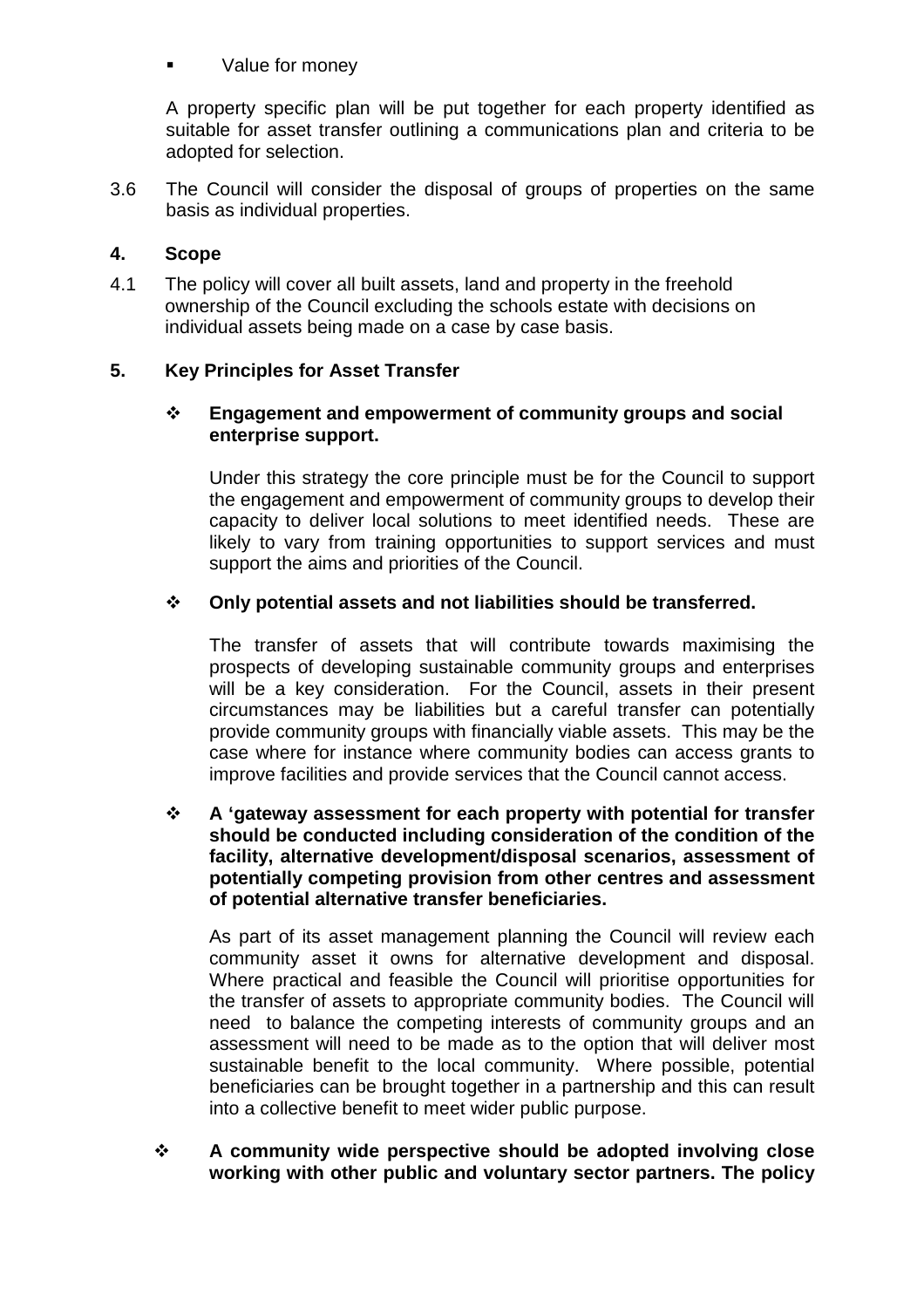#### **on community asset disposal is part of a long term programme of support to, and partnership with, community organisations.**

The Council will involve all relevant partners in developing asset transfer proposals to ensure there is no conflict with other initiatives involving public and voluntary sector partners. The opportunity to identify potential benefits of wider partnership working will also be taken into account particularly where this assists with the sustainability of a transfer. This can bring additional resources by way of staff support and funding opportunities.

#### **Community groups/enterprises should have robust and sustainable business plans for asset transfer seen as part of their wider development plans.**

For a successful asset transfer a robust and sustainable business plan will be required. It should form the basis for clear development plans which set out what the community group or enterprise intends to deliver through management of the asset over the short, medium and long term.

Financial considerations should be included within the business plan in order to demonstrate a sound approach to managing and running the facility. The need for any on-going financial support will be carefully considered by the Council to establish a sustainable operation.

#### **The tenure offered will be dependent upon the governance capabilities of the community organisation**

The disposal may be based upon a management agreement, meanwhile use agreement, licence, lease or freehold sale and this will be dependent upon the circumstances of the property and the governance capability of the organisation. It is anticipated that the security of tenure to the applicant would be subject to improvement over time in accordance with the success of the project and the growing strength of the applicant in terms of community governance capability. The general principle will be against freehold sale unless the particular circumstances of a case require.

Where there is a transfer of service provision, a community asset transfer may be accompanied by a Service Level Agreement identifying the benefits and how these will be monitored and measured, together with the remedies available to both parties if the Service Level Agreement is not met. This SLA will be in effect a contract for provision of services and will need to be compliant with procurement and state aid requirements.

#### **Support for the community group or enterprise from the Council should be on-going at an appropriate level which is required to support the group's development plan over a realistic time period.**

Whilst the Council will aim to provide support during, and for a reasonable period beyond any transfer the Council has limited resources. Discussions need to take place to agree how, and over what period the support will be provided by the Council. It is likely that on-going support may in some cases be better provided via other organisations and the Council can help to bring in such support.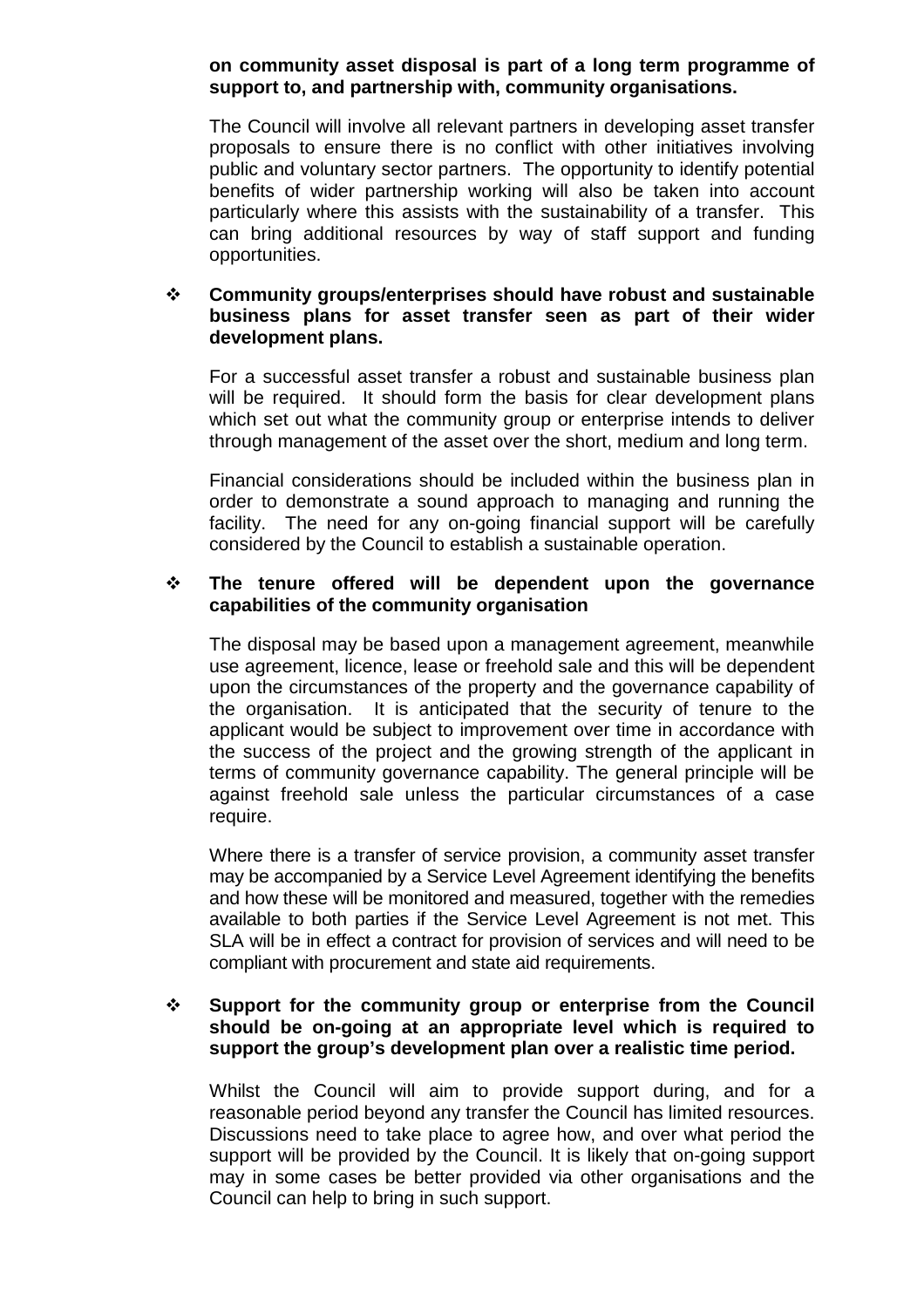#### **The Council will include terms and conditions in disposal documents to safeguard the position should the community asset transfer fail to deliver the anticipated benefits.**

The Council will reserve the right to include conditions on any transfer to protect the future community use of the property. It is recognised that the imposition of such conditions could impact on asset value or the ability of groups to raise funds and each case will therefore be considered on its merits and conditions will be considered during the assessment process.

To safeguard the Councils long term position long lease will generally be preferred to freehold sale as it better protects the Councils position in the case of failure.

## **6. Benefits of community asset transfer**

Benefits can be measured in terms of the economic, social or environmental well being of the community. Not all benefits have to be financial – they can be about better community outcomes. The business case will need to articulate these benefits and how they will be measured. The potential benefits of asset transfer can include:

#### *For Community Organisations*

- Physical assets can provide sustainable wealth;
- Can strengthen the Organisation's community ties;
- Can strengthen the Organisation's ability to raise money. There may be access to funding to refurbish the building or to support staff training and development;
- Greater financial sustainability can help the organisation to escape short term grant-dependency;
- Community organisations can alter or modify a building to better suit their needs.

#### *For the Council*

- Transfer can help to solve building management problems ;
- **The Community Organisation has "reach" into the community a** transferred building can therefore provide a more accessible and responsive base from which to deliver services;
- Can strengthen 'community anchors';
- Can restore 'iconic' buildings;
- Can deliver social, economic, environmental benefits;
- Can provide a catalyst for inward investment and local multipliers through local purchasing and employment;
- Provide a source of rental income;
- Can lower ongoing costs;
- Can help to progress neighbourhood regeneration plans;
- Can provide opportunities for long-term working between sectors;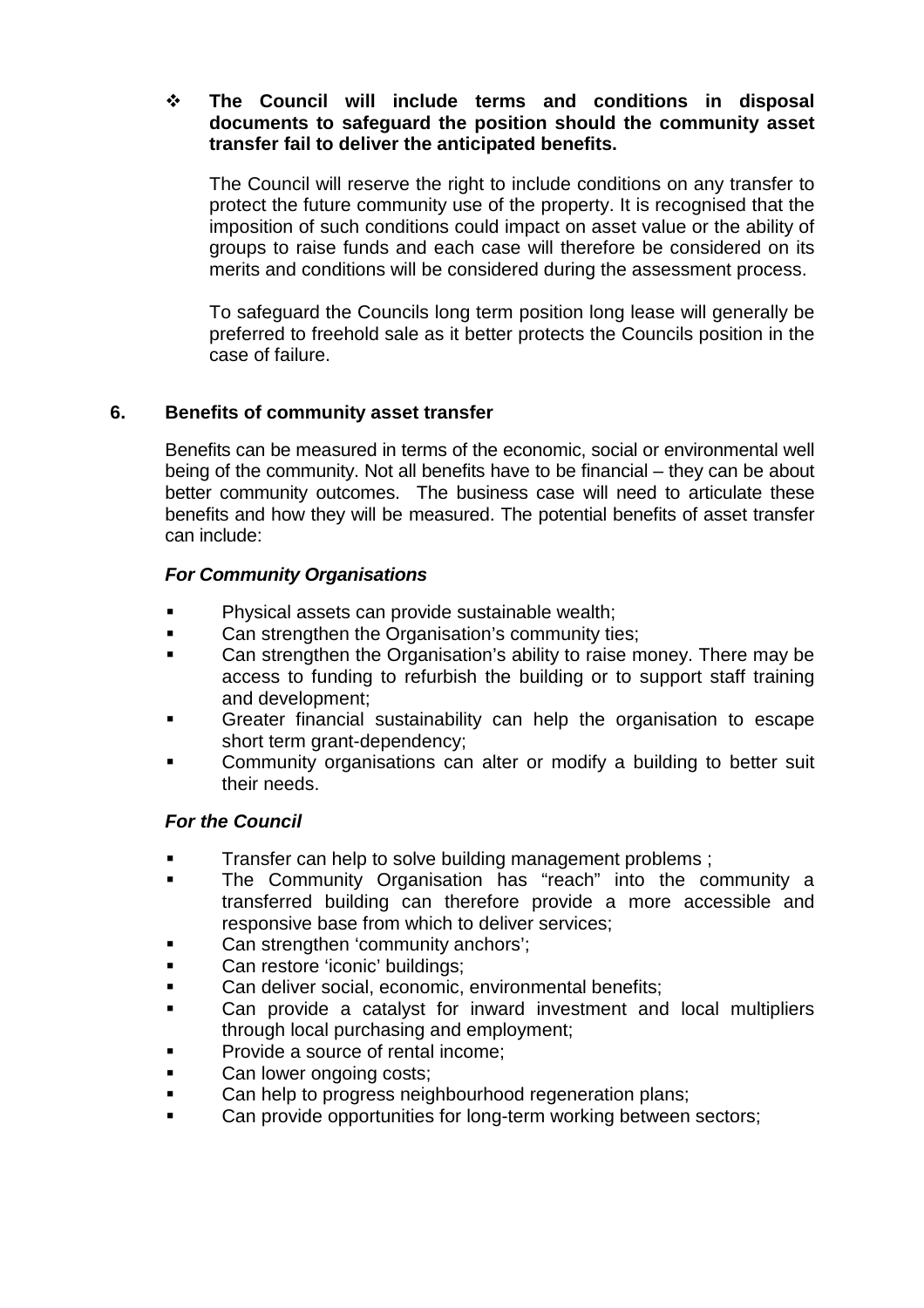## **7. Risks of community asset transfer**

The transfer of assets does have risks attached and each assessment will need to consider risks such as the following:

- **Potential to disadvantage particular individuals or impact negatively on** the local community;
- Potential for a negative impact on community cohesion;
- Potential loss of existing community services;
- Uncertainty around capacity of recipient to manage asset;
- Potential for the asset to become a financial liability for recipient;
- Capacity of recipient to deliver promised services/outcomes;
- Capture of asset by unrepresentative minority;
- Transfer contravenes State Aid and procurement rules;
- Conflict with other legal, regulatory constraints;
- Potential for ongoing Council liability;
- Lack of value for money;
- Conflict with other funders;
- Potential unfair advantage for one group over another.
- The risks associated with property ownership will pass in whole or in part from the Council to the Community Organisation.
- Perception of a loss of the use of a Community facility by certain sectors of the Community.

Before any transfer takes place a risk assessment and management plan will be undertaken so that all parties are aware of the potential issues a transfer may create.

#### **8. Expectations**

Because every transfer project will be unique in its own way, it is vital to outline clear expectations and responsibilities of stakeholders involved. This is to ensure that a common platform is established that satisfies the overall outcome.

The Leicester City Council's expectations of the interested Community Organisation are:

- A project team is set up to overlook the entire project with a distinct point of contact.
- To provide relevant documentation requested within the CAT Application Form in order to comply with requirements of the transfer.
- A Business Plan demonstrating the viability of acquiring and improving the asset and also focusing on its viability and sustainability. A Risk Assessment within the Business Plan identifying potential risks and impact and how these will be dealt with.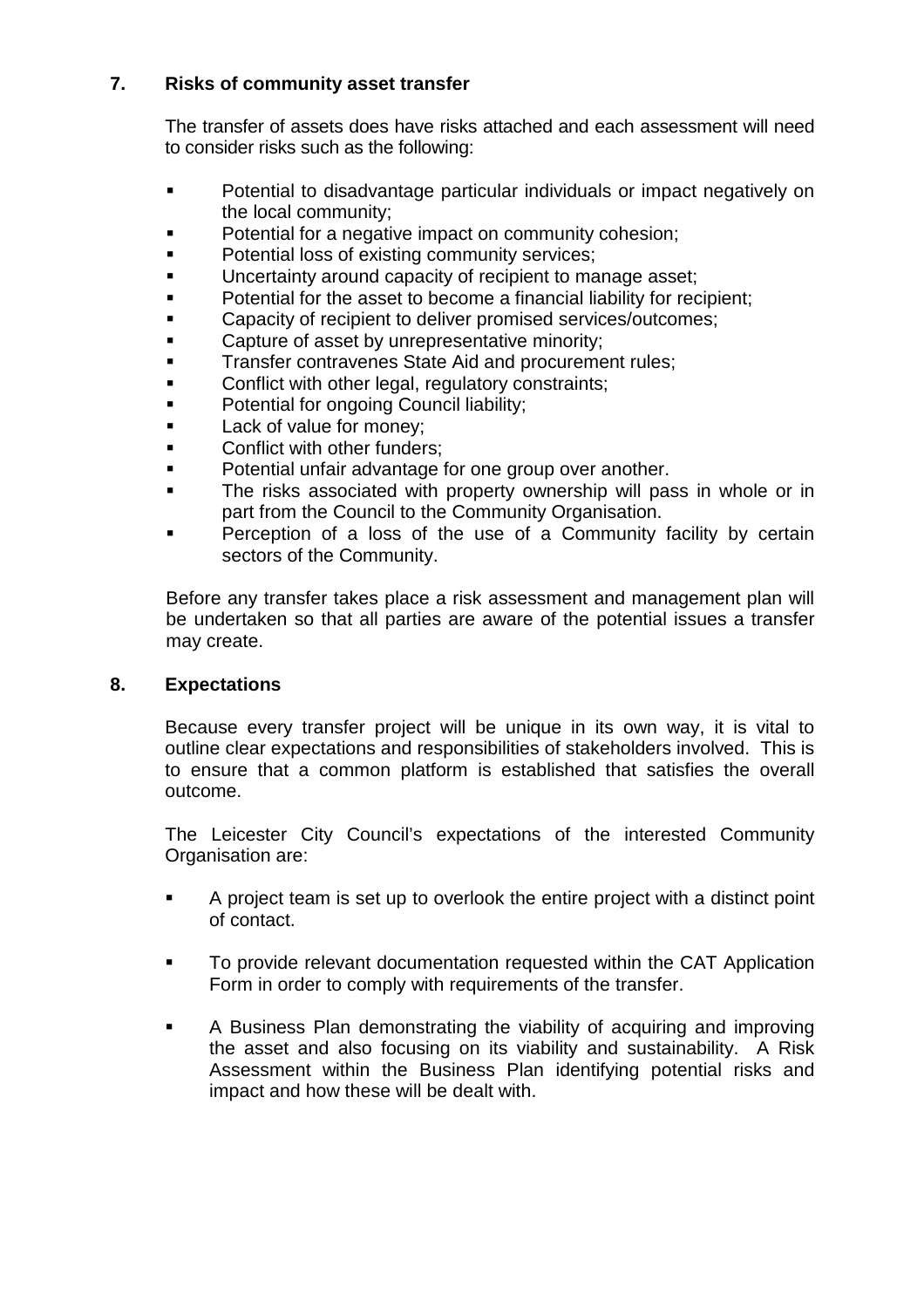The Community Organisation can expect the following from the Leicester City Council:

- Be assured LCC has adopted a CAT policy, to support communities in Leicester.
- The LCC has in place robust processes and procedures to ensure that all cases for CAT are considered in an equal, transparent and unbiased manner.
- Clear guidance and information on the process for CAT.
- **Support and clarification on CAT process and procedures.**
- Support and guidance on assessment criteria and application form.
- Communication in a timely manner throughout the process with an agreed timetable to be followed suitable for the specific characteristics of the particular disposal. Referral to Executive Lead should the group consider the application is not being progressed as agreed.
- Continued communication and dialogue to maintain and further develop the relationship between the Community organisation and LCC.
- **Support and quidance on asset related matters.**
- **Support and guidance to ensure asset transfer remains stable and** sustainable.

#### **9 Application Procedure**

Any Community Organisation interested in applying for an asset transfer will be provided with the following documentation:

- **A copy of Guide to Community Asset Transfer.**
- A copy of CAT Application Form and CAT Guidance Notes-Application Form.
- **A copy of 'CAT Assessment Criteria'**
- Any relevant information on the property that the Council hold.

It is essential that every applicant has completed the Application Form and provided all the relevant documentation particularly a viable Business Plan demonstrating the capability of sustaining the asset.

Once the above documentation has been submitted, the steps outlined below will then be followed.

- Every application will be dealt with fairly and equally and guidance will be provided as outlined above.
- Applicants are likely to benefit from carrying out research on asset transfers and demonstrating this. Some useful sources include [www.communitymatters.org.uk](http://www.communitymatters.org.uk/)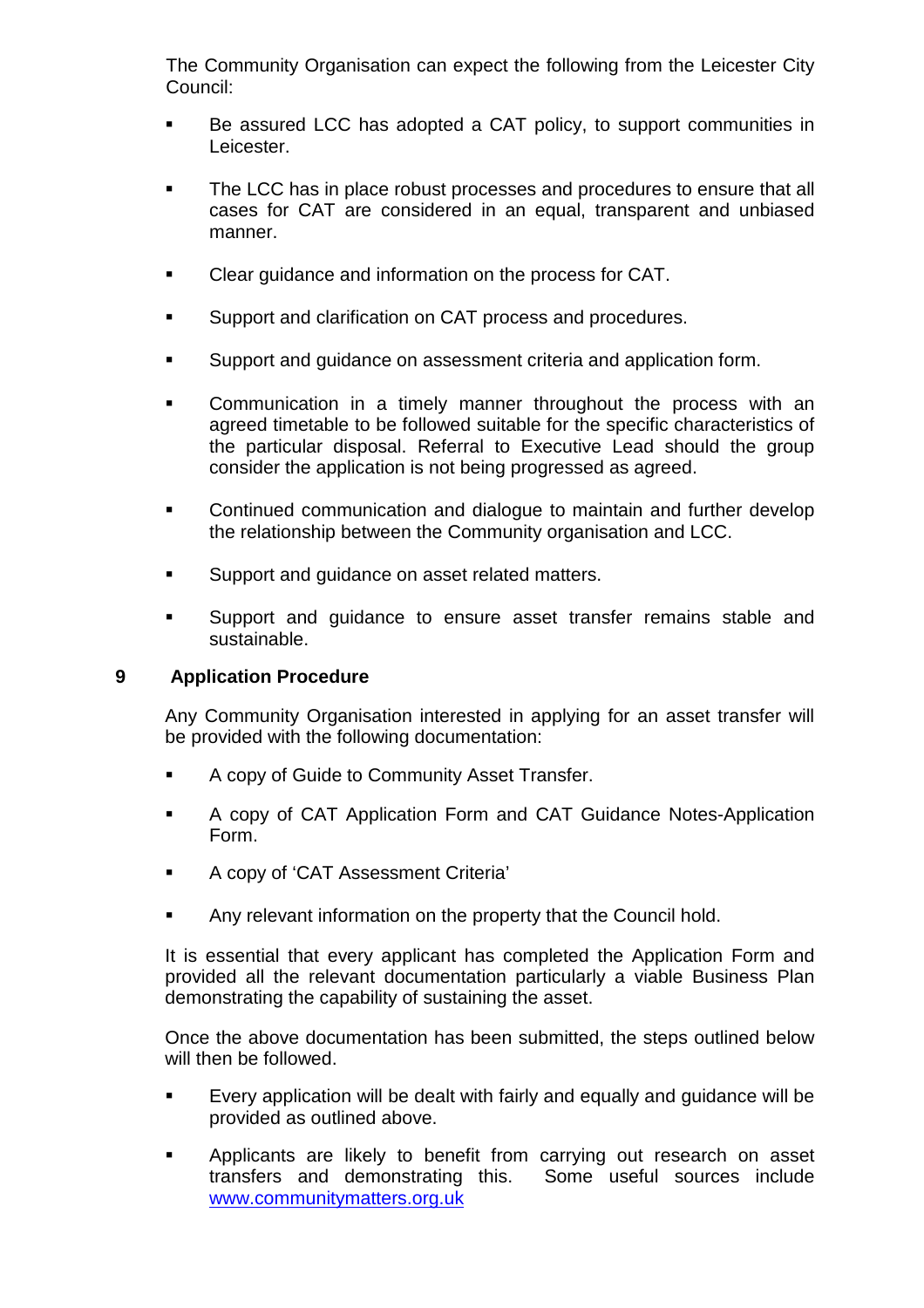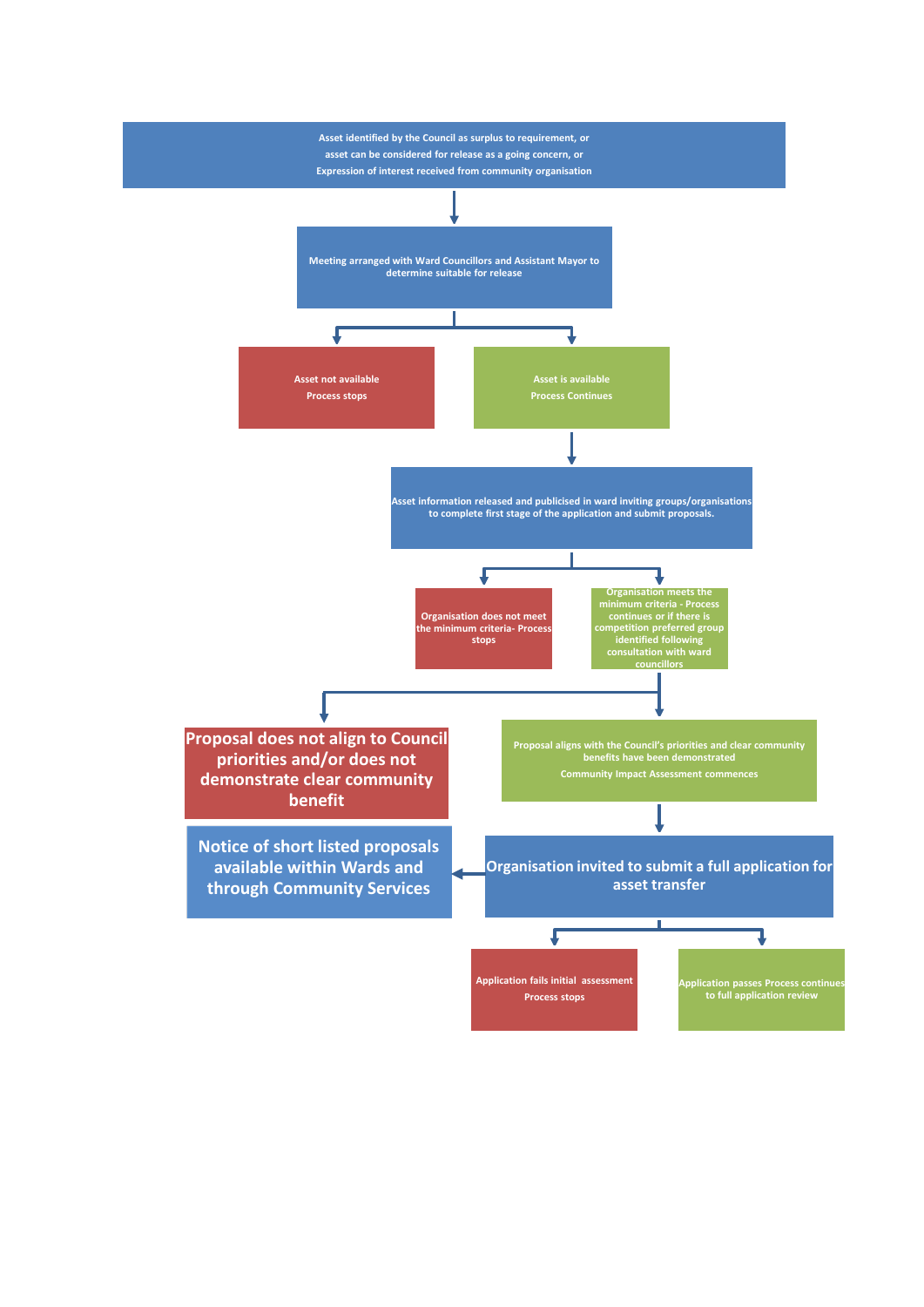